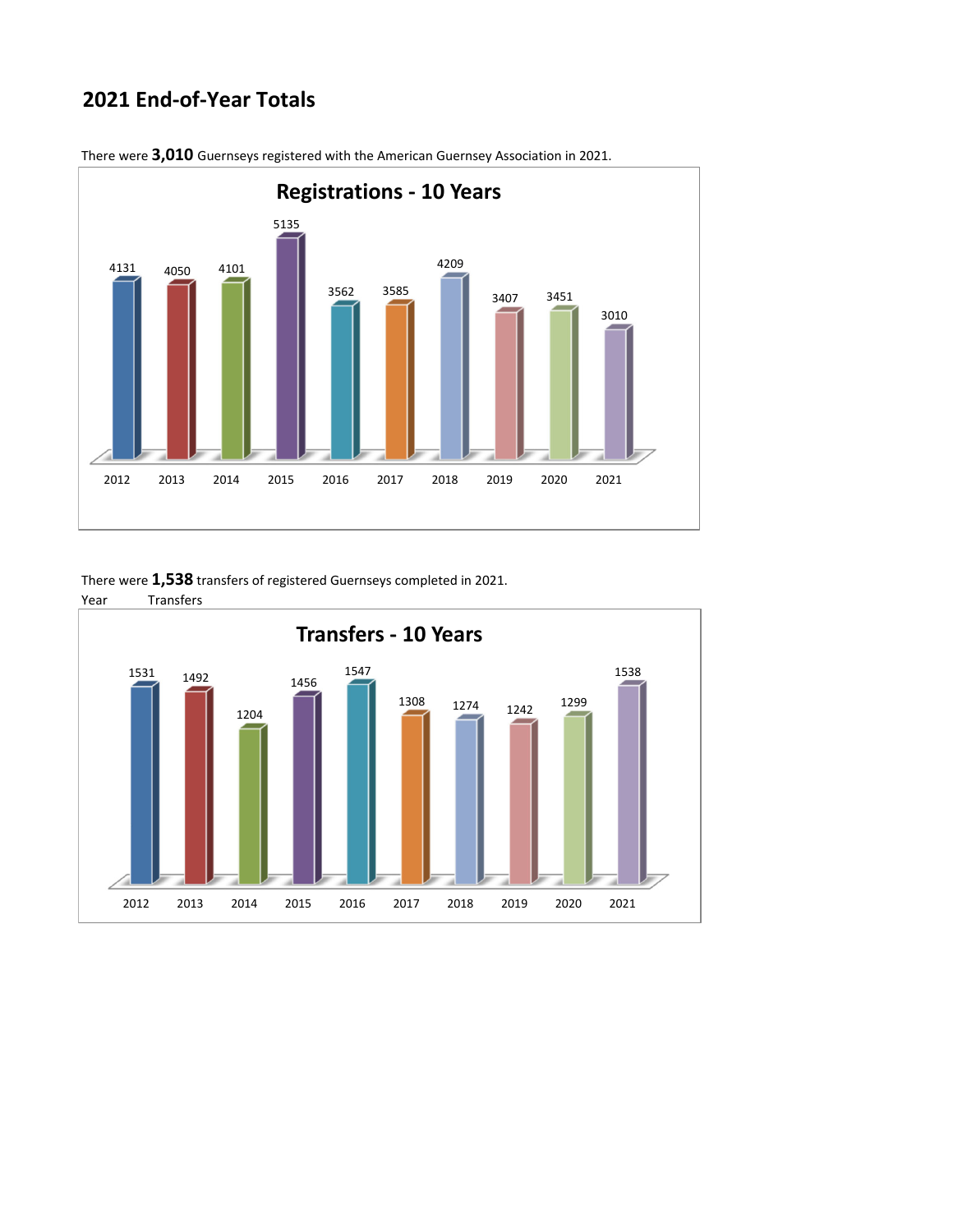There were **482** females recorded in the Genetic Recovery Program in 2021.

**Distribution of Genetic Recovery Females in 2021** Genetic Recovery  $\frac{1}{24\%}$ Recorded Female (RF) 26% (GR)

> Guernsey Type (GT) 25%

This accounts for **16%** of registered Guernseys in 2021.

Provisional Registry (PR) 25%

There were **34** polled Guernseys registered in 2021. This includes 5 males and 29 females. This is up from 32 in 2020.

There were **61** Guernseys registered with imported sires in 2021. The top imported sire was **Beechgroves Excalibur**, with 25 US offspring registered in 2021.

**108** calves resulting from traditional embryo transfer were registered in 2021, whereas **177** IVF calves were recorded. This means **9.5%** of Registered Guernseys in 2021 were a result of embryo work ‐ **3.6%** conventional, and **5.9%** IVF.

**167** Guernsey bulls were registered in 2021.

| Top Sires of Sons in 2021     |        |
|-------------------------------|--------|
| <b>Sire Name</b>              | # Sons |
| Flambeau Manor Ladys Man      |        |
| Hi Guern View Levi Drone      | q      |
| Springhill JC Penney-ET       |        |
| Dairyman Charming Craig       |        |
| Springhill Jokes Jaguar-ET    | 5      |
| Coulee Crest Grumpy Legend-ET | 5      |